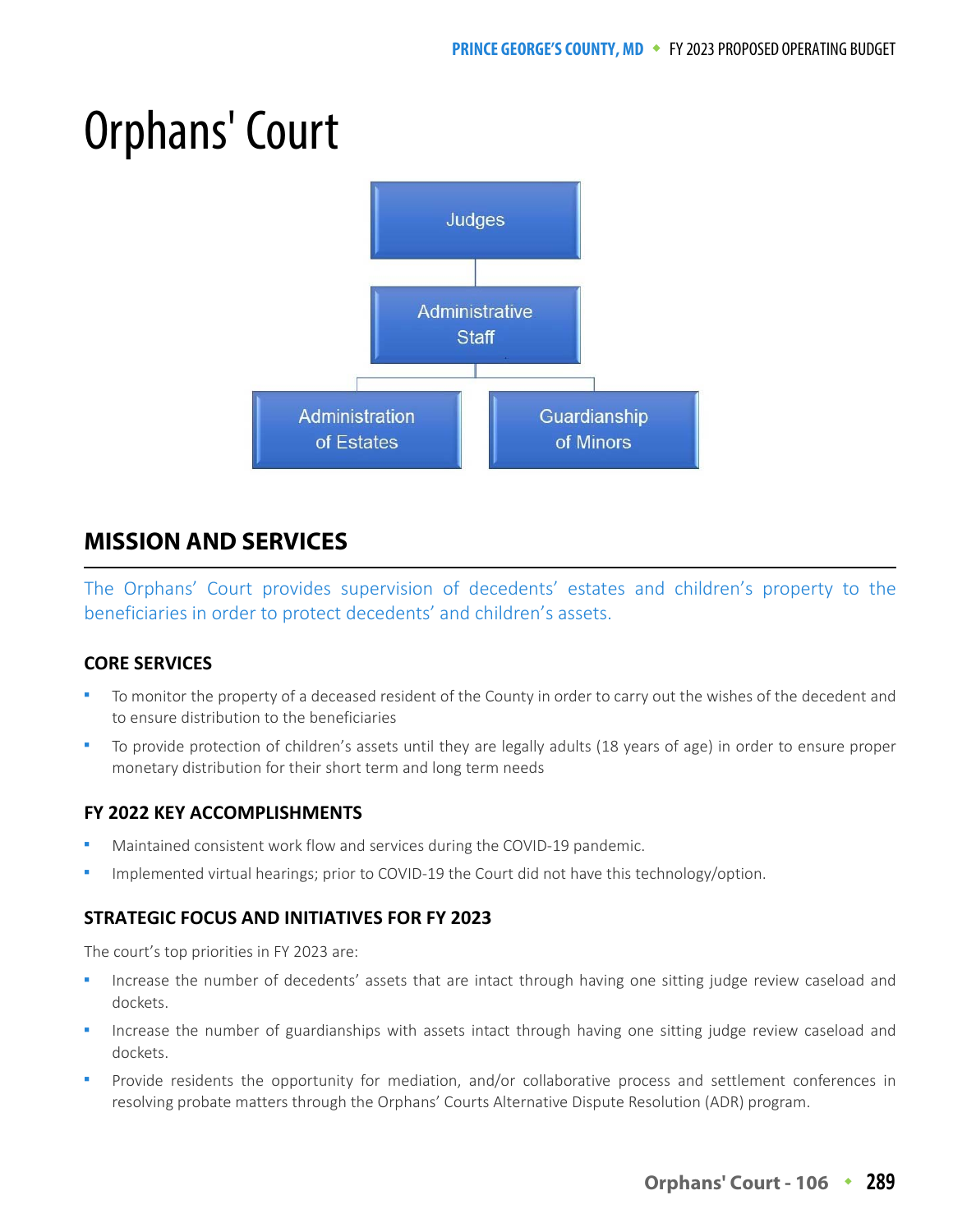# **FY 2023 BUDGET SUMMARY**

The FY 2023 proposed budget for the Orphans' Court is \$565,600, a decrease of \$1,400 or -0.2% under the FY 2022 approved budget.

# **Expenditures by Fund Type**

|                   | <b>FY 2021 Actual</b> |           | FY 2022 Budget |           | FY 2022 Estimate |           | FY 2023 Proposed |           |
|-------------------|-----------------------|-----------|----------------|-----------|------------------|-----------|------------------|-----------|
| <b>Fund Types</b> | Amount                | % Total   | Amount         | % Total   | Amount           | % Total   | Amount           | % Total   |
| General Fund      | \$565.600             | $100.0\%$ | \$567,000      | $100.0\%$ | \$501,500        | $100.0\%$ | \$565,600        | $100.0\%$ |
| <b>Total</b>      | \$565,600 100.0%      |           | \$567,000      | $100.0\%$ | \$501,500        | $100.0\%$ | \$565,600        | 100.0%    |

#### **Reconciliation from Prior Year**

|                                                                                                                                                                           | <b>Expenditures</b> |
|---------------------------------------------------------------------------------------------------------------------------------------------------------------------------|---------------------|
| <b>FY 2022 Approved Budget</b>                                                                                                                                            | \$567,000           |
| Increase Cost: Compensation - Mandated Salary Requirements - Annualization of prior salary adjustments                                                                    | \$25,200            |
| <b>Increase Cost: Fringe Benefits</b> — Increase in the fringe benefit rate from 29.5% to 33.5% to support projected costs<br>netted with the unfunded Law Clerk position | 11,200              |
| Increase Cost: Operating - Technology Cost Allocation - Increase in OIT charges based on anticipated countywide costs<br>for technology                                   | 2,200               |
| <b>Decrease Cost: Compensation</b> - Salary lapse for the unfunded Law Clerk position                                                                                     | (40,000)            |
| <b>FY 2023 Proposed Budget</b>                                                                                                                                            | \$565,600           |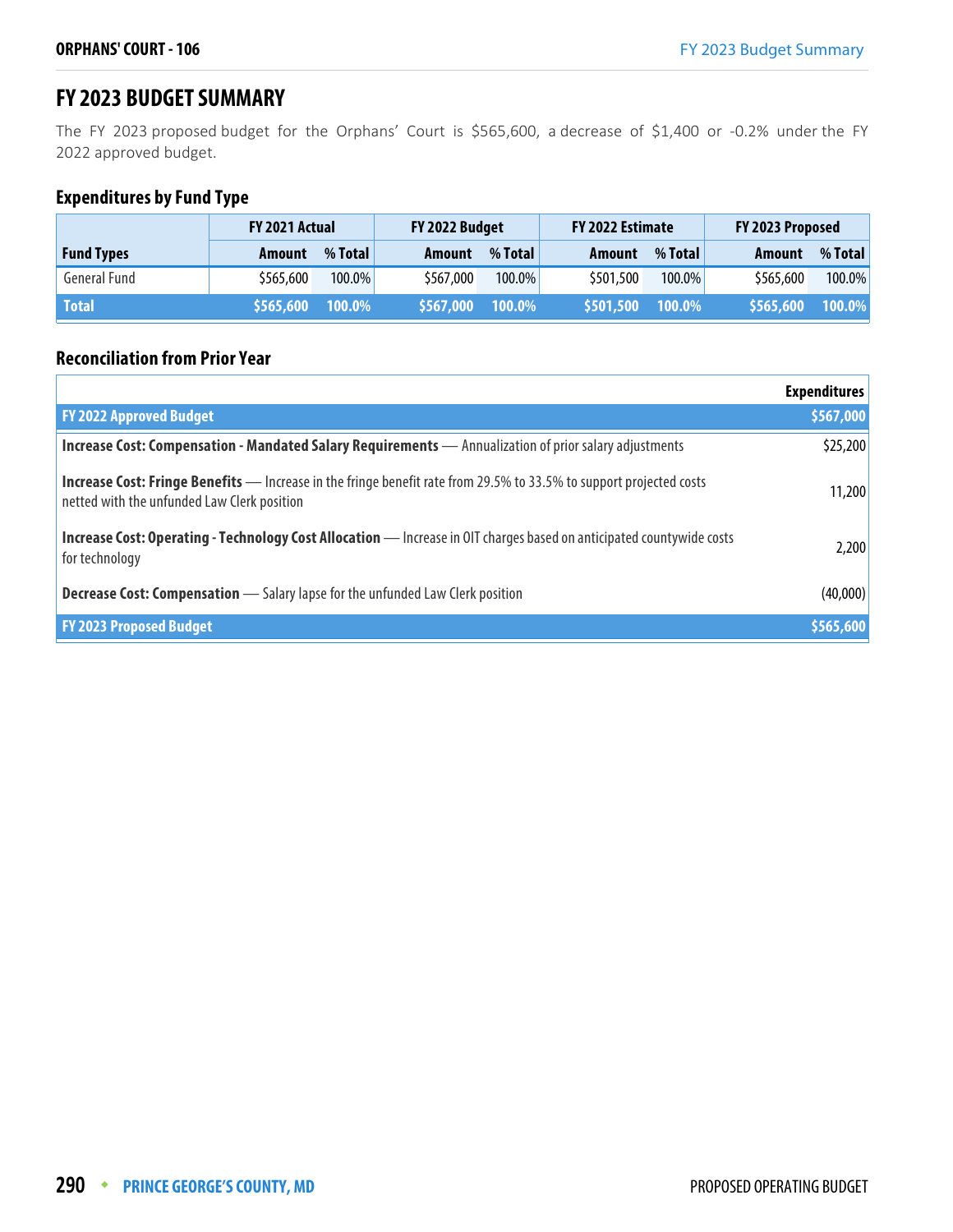# **STAFF AND BUDGET RESOURCES**

| Authorized<br><b>Positions</b> | FY 2021<br><b>Budget</b> | FY 2022<br><b>Budget</b> | FY 2023<br>Proposed | Change<br>FY22-FY23 |
|--------------------------------|--------------------------|--------------------------|---------------------|---------------------|
| <b>General Fund</b>            |                          |                          |                     |                     |
| Full Time - Civilian           | 8                        | 8                        | 8                   | 0                   |
| Full Time - Sworn              | 0                        | $\left( \right)$         | 0                   | $\left( \right)$    |
| Subtotal - FT                  | 8                        | 8                        | 8                   | U                   |
| Part Time                      | $\Omega$                 | 0                        | U                   | 0                   |
| <b>Limited Term</b>            | U                        |                          | U                   |                     |
| <b>TOTAL</b>                   |                          |                          |                     |                     |
| Full Time - Civilian           | 8                        | 8                        | 8                   | 0                   |
| <b>Full Time - Sworn</b>       | O                        | O                        | O                   | $\left( \right)$    |
| Subtotal - FT                  | 8                        | 8                        | 8                   | U                   |
| Part Time                      | U                        | O                        | O                   | U                   |
| <b>Limited Term</b>            |                          |                          |                     |                     |

|                                 | FY 2023      |                     |                 |  |  |
|---------------------------------|--------------|---------------------|-----------------|--|--|
| Positions By Classification     | Full<br>Time | Part<br><b>Time</b> | Limited<br>Term |  |  |
| <b>Administrative Assistant</b> | 2            |                     |                 |  |  |
| <b>Community Developer</b>      |              |                     | 0               |  |  |
| <b>General Clerk</b>            |              |                     | 0               |  |  |
| Judge                           | 3            |                     | 0               |  |  |
| Law Clerk                       |              |                     | 0               |  |  |
| <b>TOTAL</b>                    | 8            |                     | 0               |  |  |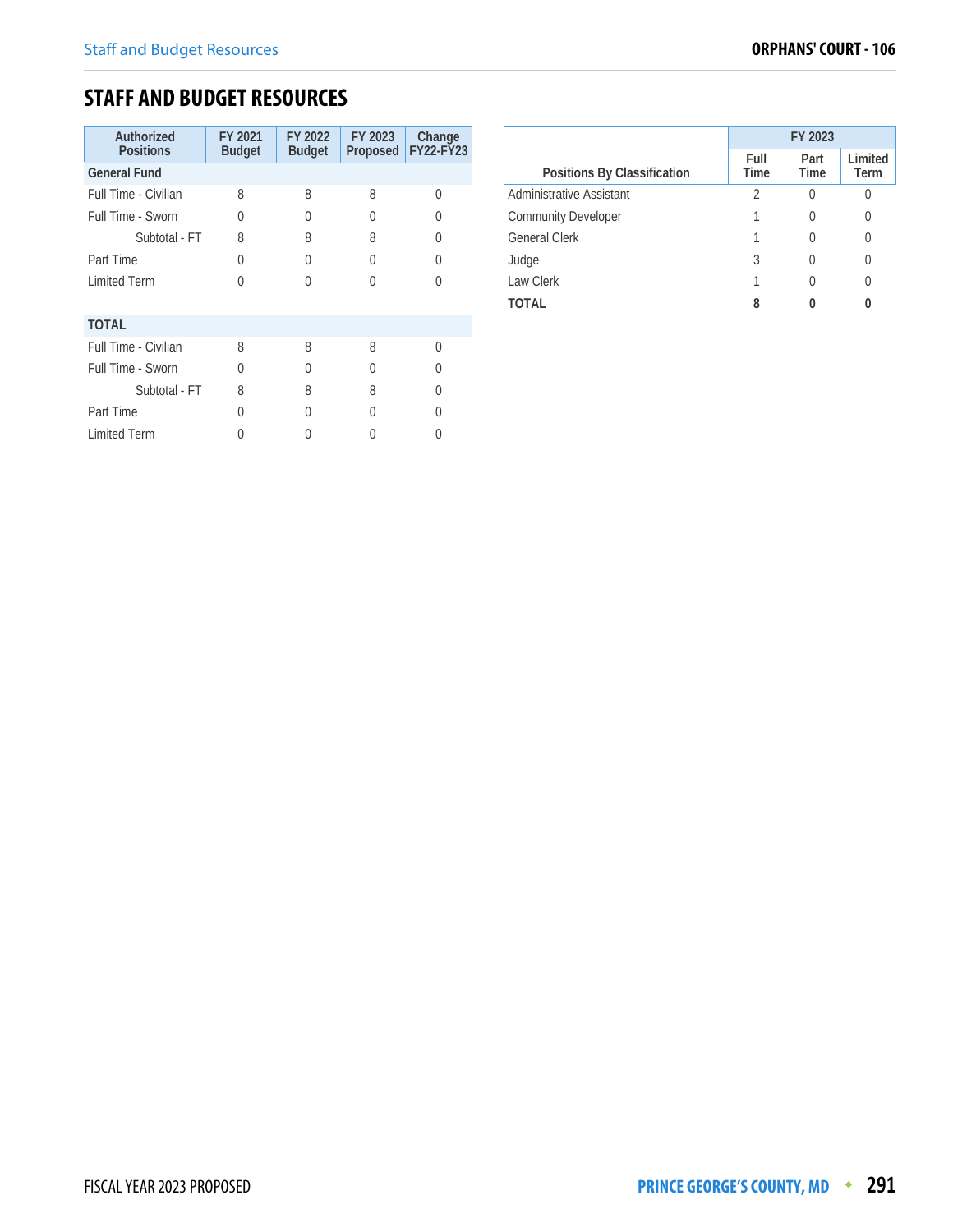# **Expenditures by Category - General Fund**

|                        | <b>FY 2021</b> | <b>FY 2022</b> | <b>FY 2022</b>  | <b>FY 2023</b>  | <b>Change FY22-FY23</b> |             |
|------------------------|----------------|----------------|-----------------|-----------------|-------------------------|-------------|
| Category               | <b>Actual</b>  | <b>Budget</b>  | <b>Estimate</b> | <b>Proposed</b> | Amount $(5)$            | Percent (%) |
| Compensation           | \$405,134      | \$402,900      | \$343,200       | \$388,100       | \$(14,800)              | $-3.7%$     |
| <b>Fringe Benefits</b> | 120,270        | 118,900        | 105,600         | 130,100         | 11,200                  | 9.4%        |
| <b>Operating</b>       | 40,196         | 45,200         | 52,700          | 47,400          | 2,200                   | 4.9%        |
| Capital Outlay         |                |                |                 |                 |                         |             |
| <b>SubTotal</b>        | \$565,600      | \$567,000      | \$501,500       | \$565,600       | \$(1,400)               | $-0.2%$     |
| <b>Recoveries</b>      |                |                |                 |                 |                         |             |
| <b>Total</b>           | \$565,600      | \$567,000      | \$501,500       | \$565,600       | \$(1,400)               | $-0.2%$     |

In FY 2023, compensation expenditures decrease -3.7% below the FY 2022 budget due to one unfunded position. Compensation costs include funding for seven out of eight full time positions. Fringe benefit expenditures increase 9.4% over the FY 2022 budget due to an increase in the fringe benefit rate from 29.5% to 33.5% to align with anticipated costs.

Operating expenditures increase 4.9% over the FY 2022 budget due to an increase in the technology cost allocation charge for anticipated countywide costs for technology.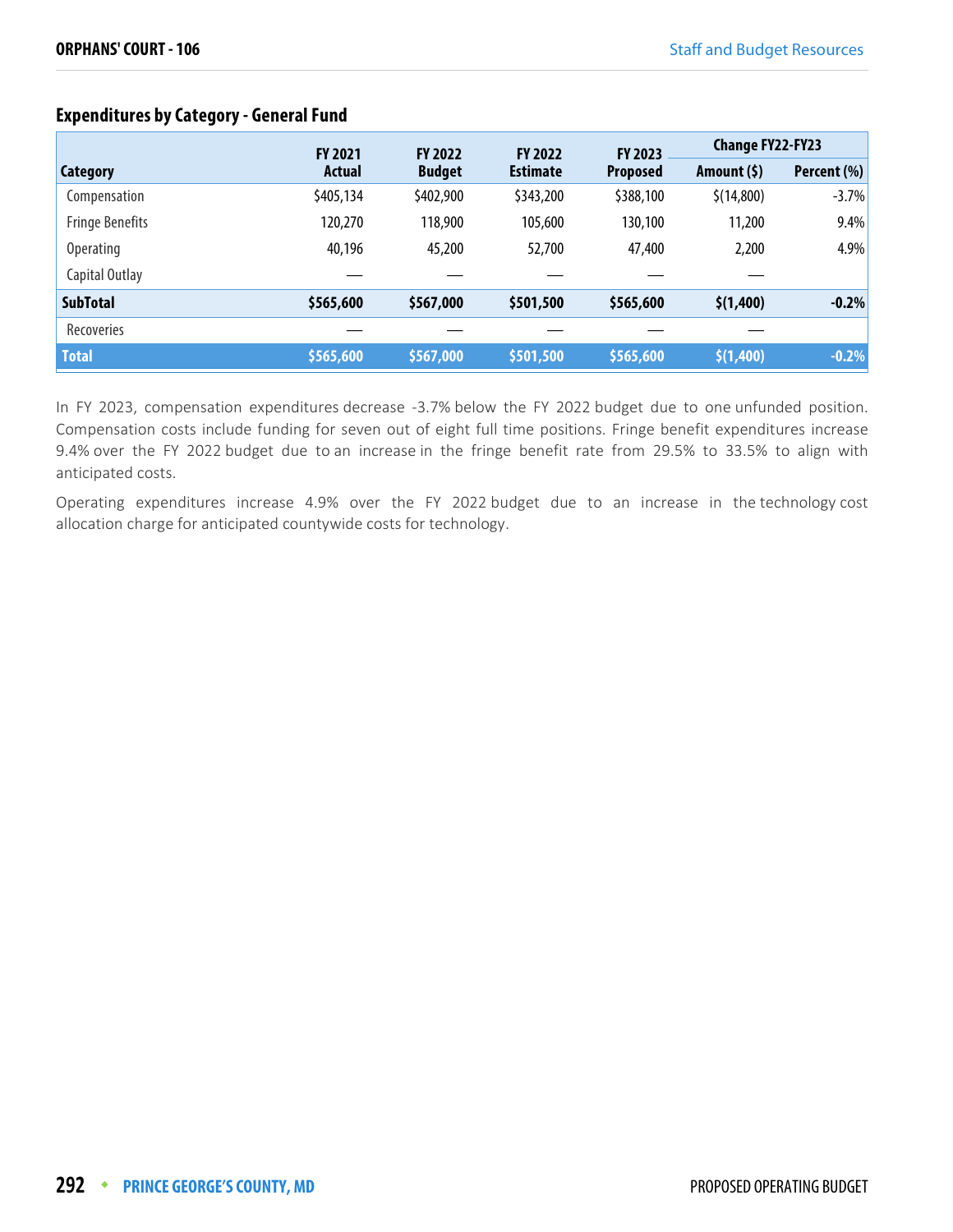# **SERVICE DELIVERY PLAN AND PERFORMANCE**

**Goal 1** — To monitor the property of a deceased resident of the County in order to carry out the wishes of the decedent and to ensure distribution to the beneficiaries.

| <b>FY 2027</b><br>Target | <b>FY 2020</b><br>Actual | <b>FY 2021</b><br>Actual | <b>FY 2022</b><br><b>Estimated</b> | <b>FY 2023</b><br><b>Projected</b> | Trend |
|--------------------------|--------------------------|--------------------------|------------------------------------|------------------------------------|-------|
| 2,800                    | 2,259                    | 2.040                    | 2.400                              | 2,600                              | ⊖     |

#### **Trend and Analysis**

The Orphans' Court workload and volume metrics are related directly to estate filings and are not tied to any economic or other traditional workload cycles.

#### **Performance Measures**

| <b>Measure Name</b>                             | <b>FY 2019</b><br><b>Actual</b> | <b>FY 2020</b><br>Actual | <b>FY 2021</b><br>Actual | <b>FY 2022</b><br><b>Estimated</b> | FY 2023<br>Projected |
|-------------------------------------------------|---------------------------------|--------------------------|--------------------------|------------------------------------|----------------------|
| <b>Resources (Input)</b>                        |                                 |                          |                          |                                    |                      |
| Judges                                          | 3                               | 3                        | 3                        | 3                                  | 3                    |
| <b>Workload, Demand and Production (Output)</b> |                                 |                          |                          |                                    |                      |
| <b>Hearings</b>                                 | 1,766                           | 1,517                    | 1,009                    | 1,300                              | 1,500                |
| Pleadings                                       | 5,531                           | 4,755                    | 3,799                    | 4,100                              | 4,400                |
| Estates open                                    | 2,134                           | 2,255                    | 2,994                    | 3,600                              | 4,000                |
| Hearing notices, orders and writs issued        | 2,381                           | 2,883                    | 2,319                    | 2,200                              | 2,400                |
| Case referred to Alternative Dispute Resolution | 52                              | 20                       | 30                       | 40                                 | 55                   |
| <b>Efficiency</b>                               |                                 |                          |                          |                                    |                      |
| Hearings per Judge                              | 552.0                           | 506.0                    | 336.0                    | 450.0                              | 550.0                |
| Pleadings per Judge                             | 1,730.0                         | 1,585.0                  | 1,266.0                  | 1,400.0                            | 1,600.0              |
| <b>Quality</b>                                  |                                 |                          |                          |                                    |                      |
| Estate decisions upheld on appeal               | 100%                            | 100%                     | 100%                     | 100%                               | 100%                 |
| <b>Impact (Outcome)</b>                         |                                 |                          |                          |                                    |                      |
| Intact estates                                  | 2,270                           | 2,259                    | 2,040                    | 2,400                              | 2,600                |

Goal 2 – To provide protection of children's assets until they are legally adults (18 years of age) in order to ensure proper monetary distribution for their short-term and long-term needs.

> **Objective 2.1** — Increase the number of guardianships closed successfully with all assets intact.

| <b>FY 2027</b> | <b>FY 2020</b> | <b>FY 2021</b> | <b>FY 2022</b>   | <b>FY 2023</b>   | Trend |
|----------------|----------------|----------------|------------------|------------------|-------|
| Target         | Actual         | Actual         | <b>Estimated</b> | <b>Projected</b> |       |
| 70             | 44             | 38             | 40               | 60               |       |